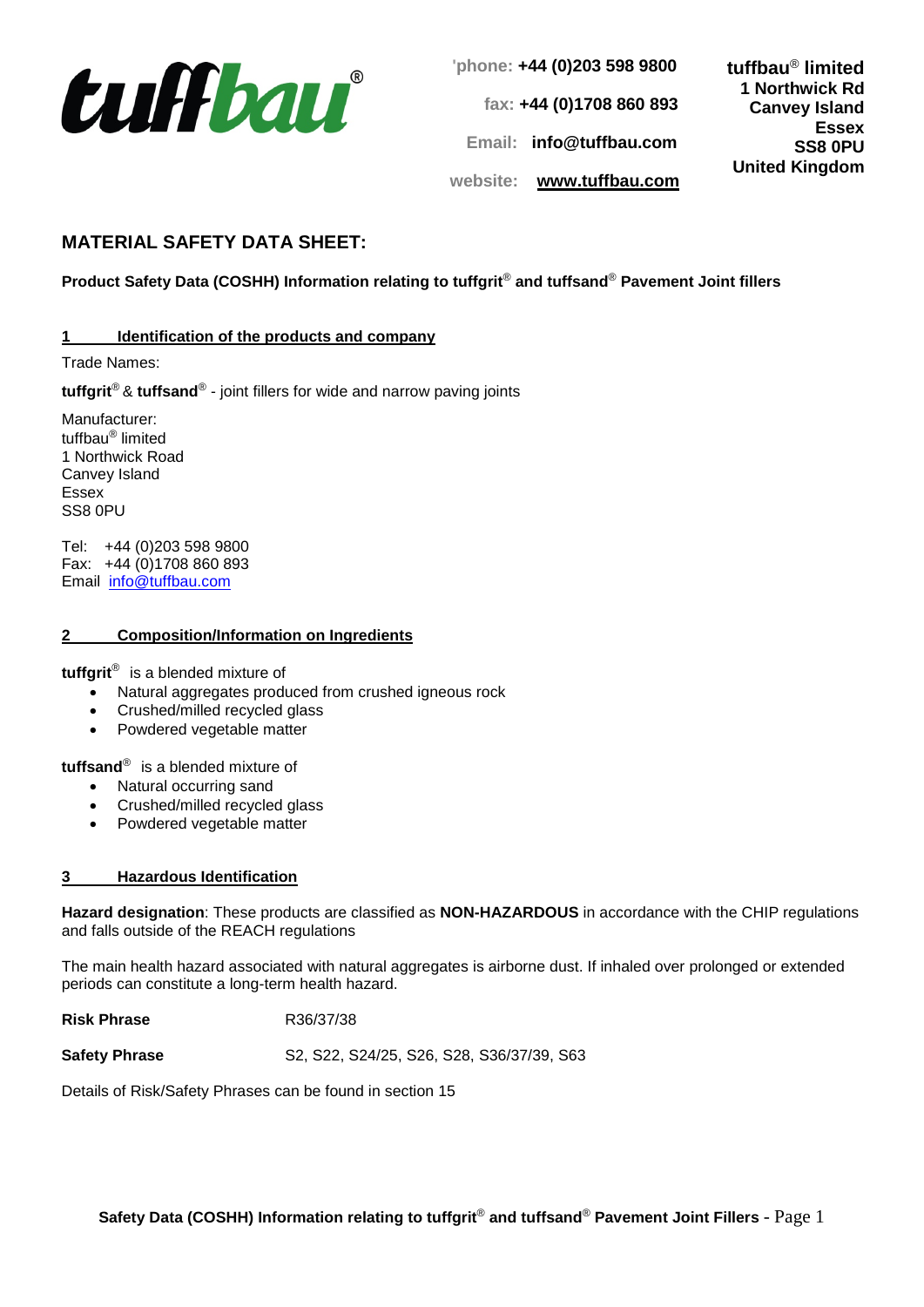## **4 First Aid Measures**

**Inhalation:** Remove to fresh air and if nose or airways become inflamed seek medical advice. **After skin contact:** Wash the affected areas with soap and water and if irritation occurs seek medical advice. **After eye contact:** Immediately rinse the affected eyes with copious amounts of clean water and if irritation persists, seek medical advice.

**After ingestion**: Wash out mouth with water and if discomfort develops or persists seek medical advice

## **5 Fire Fighting Measures:**

**Suitable extinguishing media**: Not applicable **Special exposure hazards**: None **Special protective equipment for fire fighters**: None

#### **6 Accidental Release Measures**

No dangerous chemicals are released

Before sweeping dampen the product with water to avoid airborne dust and collect using mechanical means

#### **7 Handling and Storage**

**Handling**: The Manual Handling Operations Regulations 1992 (MHO) came into force on 1 January 1993. Practical guidance on the regulations is given in the HSE booklet: Manual handling: Guidance on regulations ISBN 0 11 886335 5

**Storage**: Store in a dry place in original packaging on pallets

#### **8 Exposure Controls/Personal Protection**

**Workplace Exposure Limits**: The following and current Workplace Exposure Limits (WEL) for airborne dust are given in HSE Guidance EH40/2005, based on an 8 Hour Time Weighted Average (TWA)

- Total Inhalable Dust 10mg/m<sup>3</sup>
- Respirable Dust  $4mg/m<sup>3</sup>$
- Respirable Silica  $0.1 \text{mg/m}^3$

**Personal protection:** Avoid contact with eyes and skin by the use of safety goggles and gloves **Respiratory protection**: Suitable filter masks should be worn if the exposure limit above is likely to be exceeded

#### **9 Physical and Chemical properties**

**Appearance**: Granular in appearance in various colours according to product **Relative density**: 1700-2000kg/m3 **Solubility**: Will swell with the addition of water

#### **10 Stability and reactivity**

No instability when stored correctly

#### **11 Toxicological information**

Not classified as hazardous

#### **12 Ecological information**

**Environmental Assessment** – sand and crushed aggregates are naturally occurring minerals and with recycled glass have no adverse environmental effects, when used and disposed of as intended.

**Persistence and Degradability** – sand, crushed aggregates and recycled glass are resistant to degradation, are insoluble and non-volatile